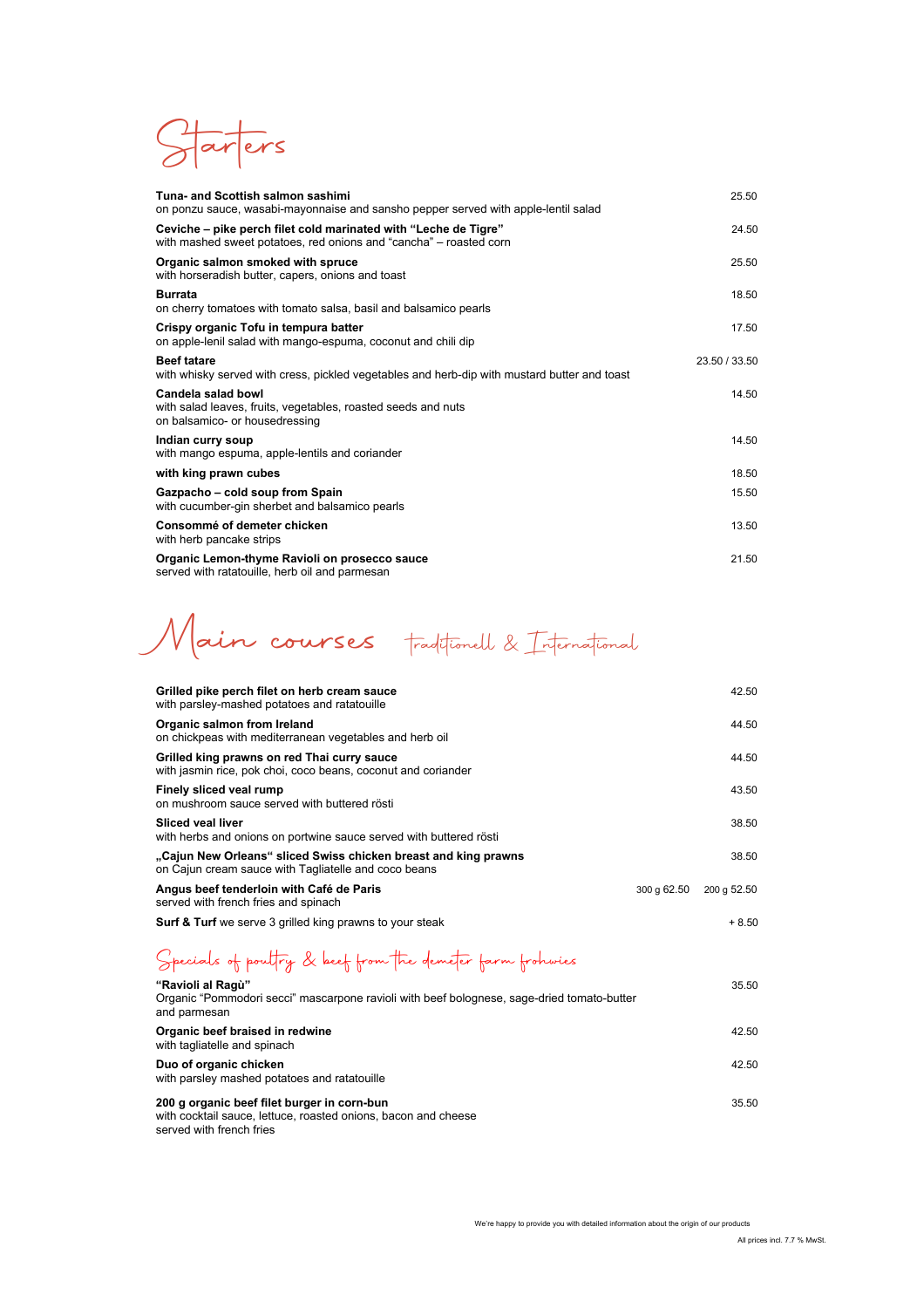Starters

| Candela salad bowl<br>with salad leaves, fruits, vegetables, roasted seeds and nuts<br>on house dressing<br>on balsamico dressing vegan | 14.50 |
|-----------------------------------------------------------------------------------------------------------------------------------------|-------|
| <b>Burrata</b><br>on cherry tomatoes with tomato sauce, basil and balsamico pearls                                                      | 17.50 |
| Organic apple lentil salad vegan<br>with mango espuma, coconut and chili dip                                                            | 13.50 |
| Crispy Organic Tofu in tempura batter vegan<br>with apple-lentil salad with coconut, mango espuma and chili dip                         | 17.50 |
| Tomato salad on balsamico dressing vegan<br>with basil cream cheese from cashew nuts and basil                                          | 15.50 |
| Indian curry soup vegan<br>wiht mango espuma, apple-lentil and coriander                                                                | 14.50 |
| Gazpacho – cold soup from Spain<br>with cucumber-gin sherbet and balsamico pearls                                                       | 15.50 |
| Organic Lemon-thyme Ravioli on prosecco sauce<br>served with ratatouille, herbs oil and parmesan                                        | 21.50 |

Main courses vegan & vegetarian

| <b>Organic Lemon-thyme Ravioli on prosecco sauce vegan or vegetarian</b><br>served with ratatouille, herb oil and parmesan           | 28.50 |
|--------------------------------------------------------------------------------------------------------------------------------------|-------|
| Tagliatelle "New Orleans"<br>with spicy Cajun-cream sauce and coco beans                                                             | 26.50 |
| Crispy organic Tofu in tempura batter vegan<br>on red Thai curry sauce with jasmin rice, pok choi, coco beans, coconut and coriander | 31.50 |
| Mediterranean chickpea ragoût vegan<br>with vegetables, basil cream cheese from cashew nuts and herb oil                             | 28.50 |